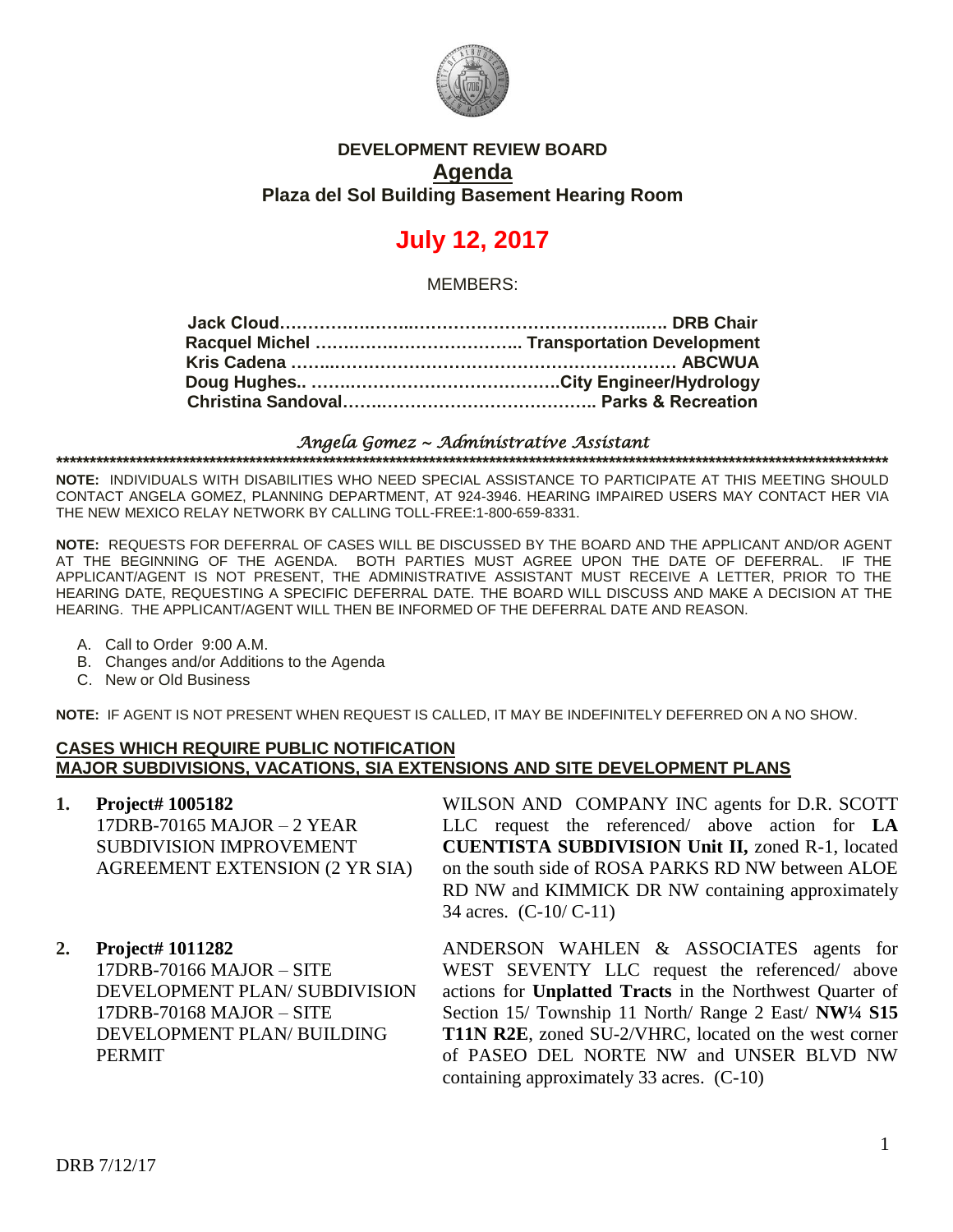**3. Project# 1002134** 17DRB-70151 2 YEAR SUBDIVISION IMPROVEMENT AGREEMENT EXTENSION (2YR SIA)

#### **4. Project# 1010793**

17DRB-70142 RT-OF-WAY VACATION 17DRB-70143 SIDEWALK WAIVER 17DRB-70144 TEMP DEFERRAL OF SIDEWALK CONSTRUCTION 17DRB-70145 PRELIMINARY PLAT 17DRB-70153 – SITE DEVELOPMENT PLAN FOR SUBDIVISION

**5. Project# 1009082** 17DRB-70109 - SITE DEVELOPMENT PLAN FOR SUBDIVISION

#### **[TO BE DEFERRED TO 8/9/17]**

MARK GOODWIN AND ASSOCIATES agents for VISTA DEL NORTE DEVELOPMENT request the referenced/ above actions for **LOS LOMITAS INDUSTRUAL PARK** zoned SU-1 FOR IP, located on the south side EL PUEBLO RD NE/ PASEO DEL NORTE NE east of EDITH BLVD NE containing approximately 34 acres. (D-16) *[Deferred from 6/28/17]*

CONSENSUS PLANNING and MARK GOODWIN AND ASSOCIATES P.A. agents for BOKAY CONSTRUCTION request the referenced/ above actions for Lots 15-18 Block 28, Tract A Unit B, **NORTH ALBUQUERQUE ACRES,** zoned SU-2/ NC, located on the west side of LOUISIANA BLVD NE between OAKLAND AVE NE and ALAMEDA BLVD NE containing approximately 3 acres. (C-18) *[Deferred from 6/28/17]*

CONSENSUS PLANNING agents for GROUP II 426 VC LLC request the referenced/ above action for all or a portion of Lot 1, Block 2 and Lots 4 & 5, Block 6, **VOLCANO CLIFFS UNIT 26** zoned SU-2/VCMX and SU-2/VCUR, located on the south side of PASEO DEL NORTE NW between CALLE PLATA NW and KIMMICK DR NW containing approximately 18.8 acres. (C-11)

#### **MINOR PLATS, FINAL (MAJOR) PLATS, AMENDED PLATS AND PLANS**

**6. Project# 1004472** 17DRB-70167 AMENDMENT TO PRELIMINARY PLAT

17DRB-70169 MINOR - TEMP DEFR SWDK CONST 17DRB-70170 AMENDED SDP FOR BP

**7. Project# 1003655** 17DRB-70174 EXT OF MAJOR PRELIMINARY PLAT

MARK GOODWIN AND ASSOCIATES, P.A. agent(s) for PULTE HOMES OF NEW MEXICO request(s) the above  $action(s)$  for all or a portion of Lot(s) 8-A, Block(s) 25, **GLENDESTO SUBDIVISION Unit(s) B,** zoned SU-2, located on GLENDALE AVE BETWEEN SAN PEDRO DR AND LOUISIANA BLVD containing approximately 4.7676 acre(s). (B-18) *[Deferred from 6/28/17]*

SBS CONSTRUCTION AND ENGINEERING, LLC agent(s) for SENEMAR, LLC request(s) the above action(s) for all or a portion of Lot(s) 17, Block(s) 1, Tract(s) 2, **NORTH ALBUQUERQUE ACRES Unit(s) 3,** zoned R-D, located on WYOMING BLVD NE BETWEEN EAGLE ROCK AVE NE AND CLAREMONT AVE NW containing approximately 1.0034 acre(s). (C-19)